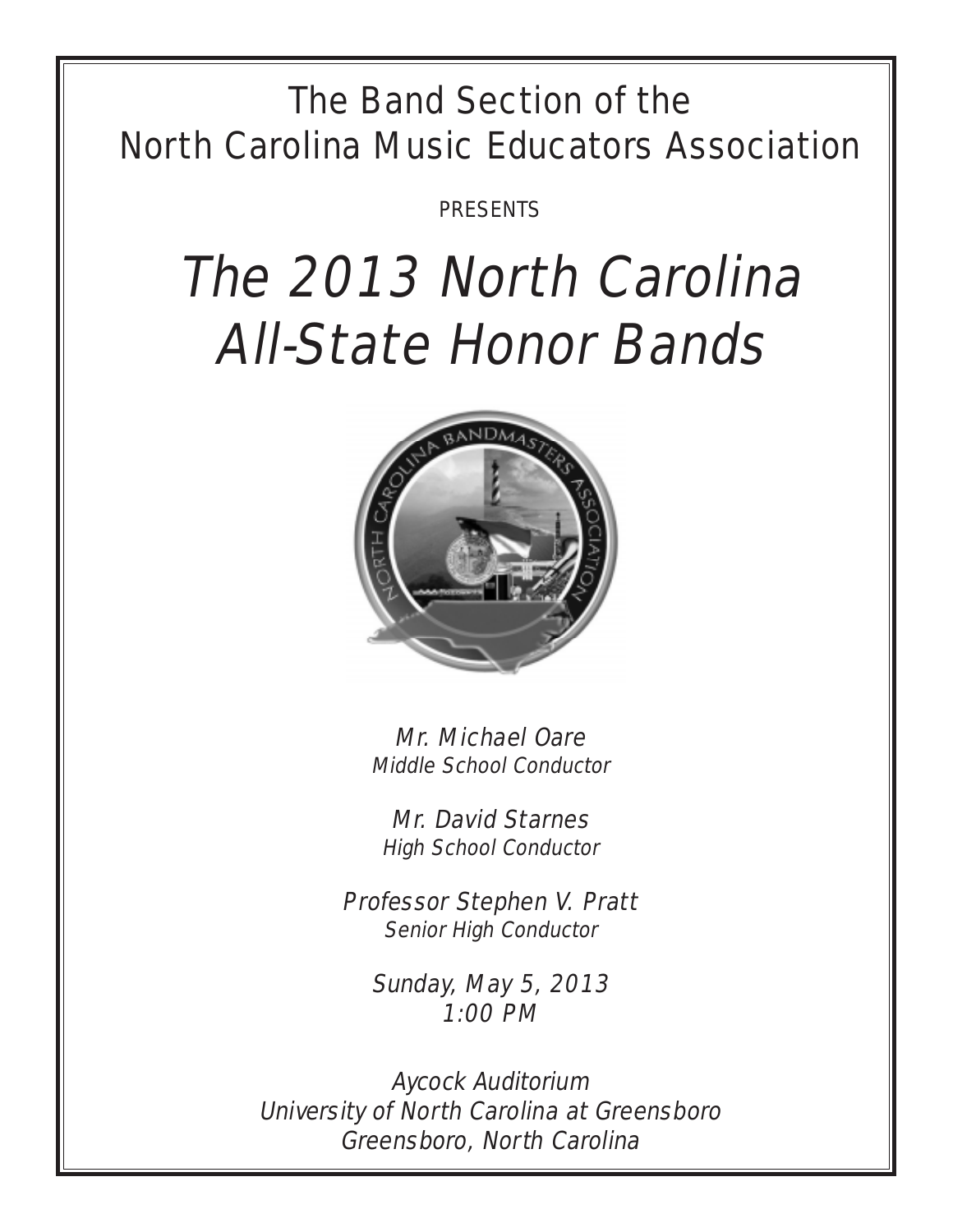## MIDDLE SCHOOL PROGRAM

To be selected from the following:

| Music from "WEST SIDE STORY"Bernstein, arr. Sweeney |  |
|-----------------------------------------------------|--|
|                                                     |  |

Mr. Michael Oare - Middle School Conductor

Michael Oare (b. 1960) earned undergraduate degrees in Music Composition and Music Education from Old Dominion University in Norfolk, Virginia. A veteran music educator, Mr. Oare remains active as a composer, arranger, performer, conductor and adjudicator. As a published composer, he has written numerous arrangements and compositions, with a special interest in music for the young band. One of his works, To Dream in Brushstrokes, is included in the acclaimed Teaching Music Through Performance series by GIA publications. His compositions are included in the catalogues of several major publishing companies, with all of his most recent works published by Hal Leonard.

Since 1991, he has been the Director of Bands at Great Bridge Middle School in Chesapeake, Virginia. His Great Bridge Middle School Bands have consistently received superior ratings in the annual Virginia Concert Band Performance Assessment and have performed for the Virginia Music Educators Association Conference on three occasions. He maintains State and National professional memberships, is a member of ASCAP and the international bandmasters fraternity Phi Beta Mu. He is a recipient of the National Band Association's Citation of Excellence, and is a multiple year honoree in Who's Who Among America's Teachers. Mr. Oare plays Eb Clarinet with The Virginia Wind Symphony, and remains active serving as an adjudicator and clinician for marching and concert band clinics, festivals and contests. Mr. Oare resides in Chesapeake with his wife Chris and daughter Devin.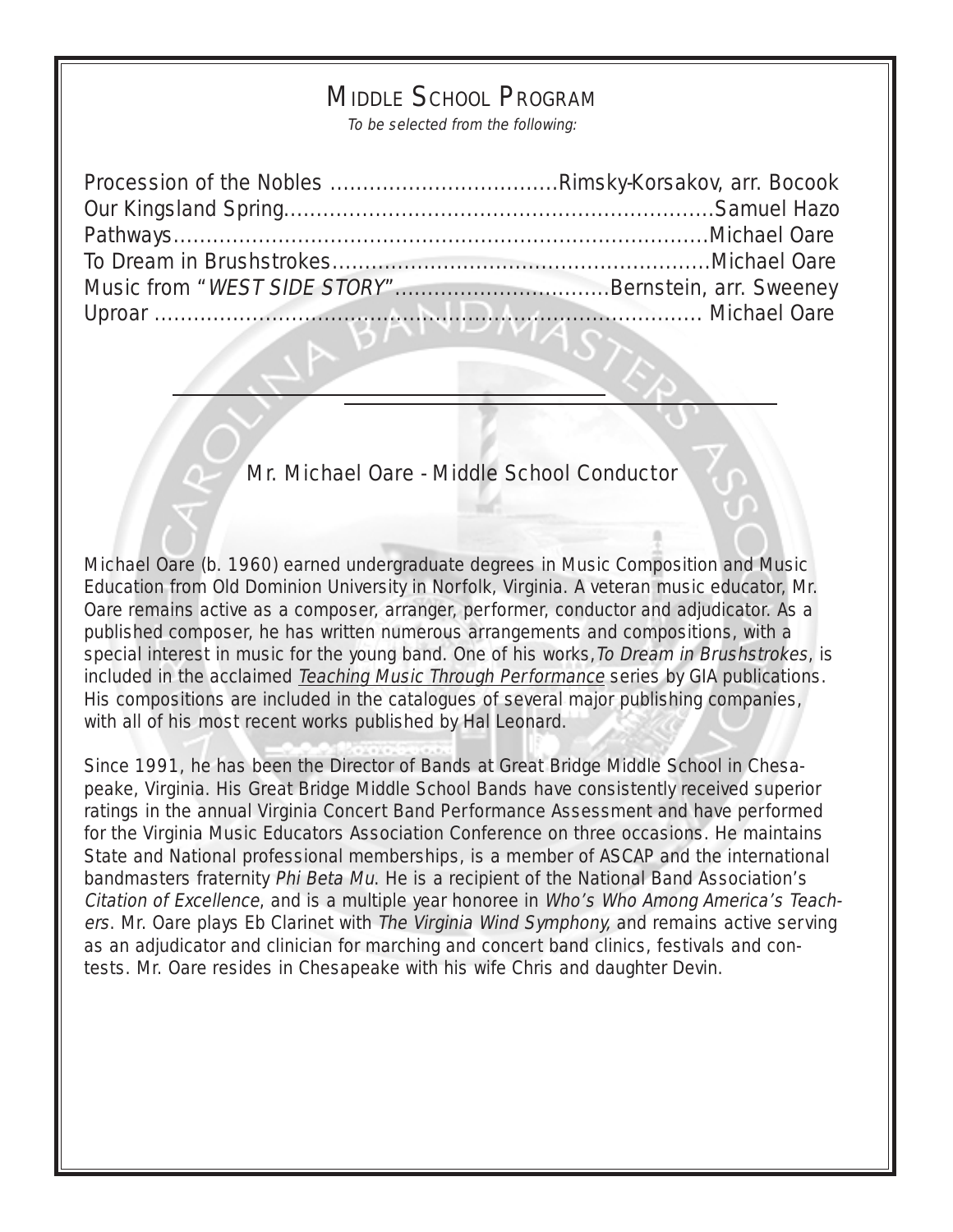## Middle School Honors Band Personnel

#### **Flute**

Lucy Wu - Smith MS Michelle Yin - East Cary MS Tamiyah Braswell - Red Oak MS Katie Grischow - Red Oak MS Katie Huang - Smith MS Nolan Miranda - F. J. Carnage MS Grace Sloan - A. C. Reynolds MS Amanda Lin - Cape Fear Academy Lisa Walter - Marvin Ridge MS Abbey Roper - Holy Trinity Catholic MS

#### Oboe

Amy Kim - Northwood Temple Academy Alex Stewart - Valley Springs MS

#### **Bassoon**

Julia Klauss - Morehead City MS Katie Barlowe - Cane Creek MS

#### Clarinet

Jay Shin - Davis Drive MS Justin Takamiya - Guy B. Phillips MS Stephen Li - F. J. Carnage MS Kellie Joyner - North Lincoln MS Pranay Tankala - Cary Academy Jacob Hardison - Myrtle Grove MS Addie Pitts - Asheville MS Bella Hatch - North Buncombe MS Katie Kayser - Asheville MS Megan Zhang - Marvin Ridge MS Kristen Hatcher - McGee's Crossroads MS Ramiro Soto - River Bend MS Rebecca Nelson - Gravelly Hill MS Kayla Guilliams - North Buncombe MS Zachary Richardson - J.W. Parker MS Gehao Leo Pang - Hanes Magnet MS Lauren Howell - West Pine MS Kelly Eakes - Quail Hollow MS Bryan Kirk - Alexander Graham MS Jacob Eastby - Community House MS

#### Bass Clarinet

Jeremy Jeon - Northwood Temple Acad. Nick Bowen - Salem MS Erin Corliss - Asheville MS Robert Moss - The Academy at Lincoln

#### Contra-Bass Clarinet

Jackson Boatwright - Jay M. Robinson MS

#### Alto Saxophone

Jake Simons - Central Davidson MS Veronica Leahy - Charlotte Latin School Stuart Whitehead - Red Oak MS Rebecca Williams - Cane Creek MS

#### Tenor Saxophone

Daniel Krusch - Valley Springs MS Dakota Nyman - Beaufort MS

#### Baritone Saxophone

Kameron Turlington - Sampson MS

#### Trumpet

Ryan Stikeleather - Cary Christian Matthew Bishop - Cuthbertson MS Michael Goldfarb - Cane Creek MS Justin Kerr - The Academy at Lincoln Mason Krusch - Northern Guilford MS Matthew Schriefer - Cane Creek MS Jasmine Leahy - Charlotte Latin School Robert Dubman - Randolph MS Tyler Hutchins - Brevard MS Bennett Dean - Alexander Graham MS Connor Parker - F. J. Carnage MS Daniel Parrish - Rockingham County MS

#### F Horn

Drew Smith - Mac Williams MS Kimberly Schuh - Salem MS Mary Wardrop - Durant Road MS Daniel Winkelman - Hanes Magnet MS Steven Campos - Central Davidson MS Elaine Powell - Davis Drive MS Victoria Wright - Falls Road Baptist Church School John Grady Hall - Jay M. Robinson MS

#### **Trombone**

David Choi - Northwood Temple Acad. Kevin Jeong - Northwood Temple Acad. Charles Sothcott - Reedy Creek MS Andrew T. Looker - Charlotte Christian Sam Zhang - Guy B. Phillips MS Tristan Sallin - A. C. Reynolds MS Thane Stiles - New Bridge MS Mary Shannon - Randolph MS Jamie McFadyen - Mac Williams MS

#### Euphonium

Zyon Perkins - Holly Shelter MS Tucker Owens - Guy B. Phillips MS Matthew Guo - Hanes Magnet MS Connor Larmore - Liberty MS

#### Tuba

Justin Bare - G. C. Hawley MS Aaron Ott - West Pine MS Michael Storey - Lincolnton MS Sergio Zaldivar-Carrillo - Newport MS Caleb Kendrick - Red Oak MS Elizabeth Kronebusch - South Brunswick MS

#### String Bass

Sarah Bryant - Tyro MS

#### **Percussion**

Aidan Batalia - Meadowlark MS Kenton Morgan - Red Oak MS Max Featheringill - H.M. Arndt MS Will Dock - South Brunswick MS

#### Mallet

Anne Jakubek - Northern Guilford MS Gianella Figallo - Quail Hollow MS

#### Timpani

Jack Rorie - Parkwood MS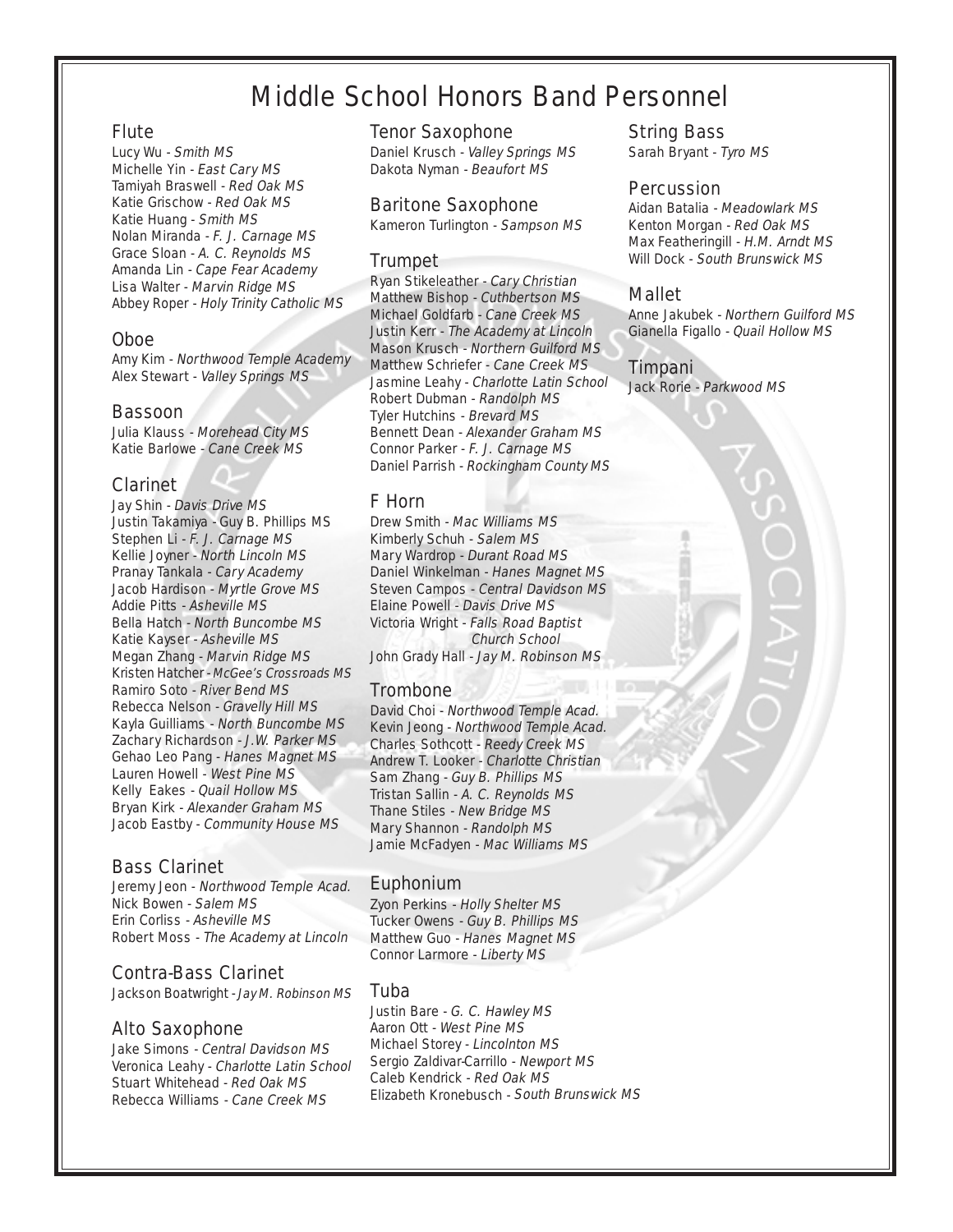## HIGH SCHOOL PROGRAM

To be selected from the following:

## Mr. David Starnes - High School Conductor

Mr. David Starnes joined the School of Music faculty at Western Carolina University in the spring of 2011, when he was named Assistant Professor in The School of Music and appointed the Director of Athletic Bands. During his short time at Western Carolina University, The "Pride of the Mountains" Marching Band has performed as the halftime entertainment for the Carolina Panthers (2011), the exhibition band at The Bands of America Southeast Regional in Atlanta, Georgia (2011), and as the exhibition band at The Bands of America Grand National Championships in Indianapolis, Indiana (2012). Prior to this appointment he served as the Director of Bands at Kennesaw Mountain High School in Kennesaw, Georgia for ten years. As the founding Director of Bands at Kennesaw Mountain High School (2000), the band program grew from its initial 85 students to over 250 members. Under his direction, Kennesaw Mountain High School has been recognized in all areas of performance for their achievements at local, state and national levels including concert band, jazz band, marching band, winter guard and winter percussion. They are a six-time national finalist at the Bands of America Grand National Championships, being named the 2004 Bands of America AAA National Champion and a four-time Regional Champion in Bands of America events. In December of 2003, the John Philip Sousa Foundation presented the Kennesaw Mountain High School Band the prestigious Sudler Shield of Excellence for outstanding achievement in marching band. In 2005, the band appeared in the 79th Annual Macy's Thanksgiving Day Parade in New York City. The Kennesaw Mountain High School Wind Symphony performed at the 60th Midwest Band and Orchestra Clinic held in Chicago, Illinois in December of 2006.

Mr. Starnes is sought out nationally and internationally as an adjudicator, clinician, guest conductor and creative designer. He serves as an adjudicator for several state, national, and international organizations including Bands of America, Winter Guard International, and Drum Corps International, where he served as an adjudicator from 1994-2012. He currently is a member of the design team for Carolina Crown Drum and Bugle Corps, where he serves as a music and design consultant. Mr. Starnes is a member of the Yamaha Educational Artist program as well as an educational artist for Innovative Percussion and Evans Drumheads. In addition to his position at Western Carolina University, he serves as an Education Consultant at Music For All in Indianapolis, Indiana. While serving this role, he was appointed the program director for The Honor Band of America, who appeared in the Tournament of Roses Parade in Pasadena, California (2005, 2009, and 2013).

As a native of Chattanooga, Tennessee, Mr. Starnes graduated magna cum laude from The University of Tennessee, Knoxville in 1988 where he earned a Bachelor of Science degree in Music Education. He is married to Rhea Jeanne Starnes, an architect, and has an eighteen year-old daughter, Hannah.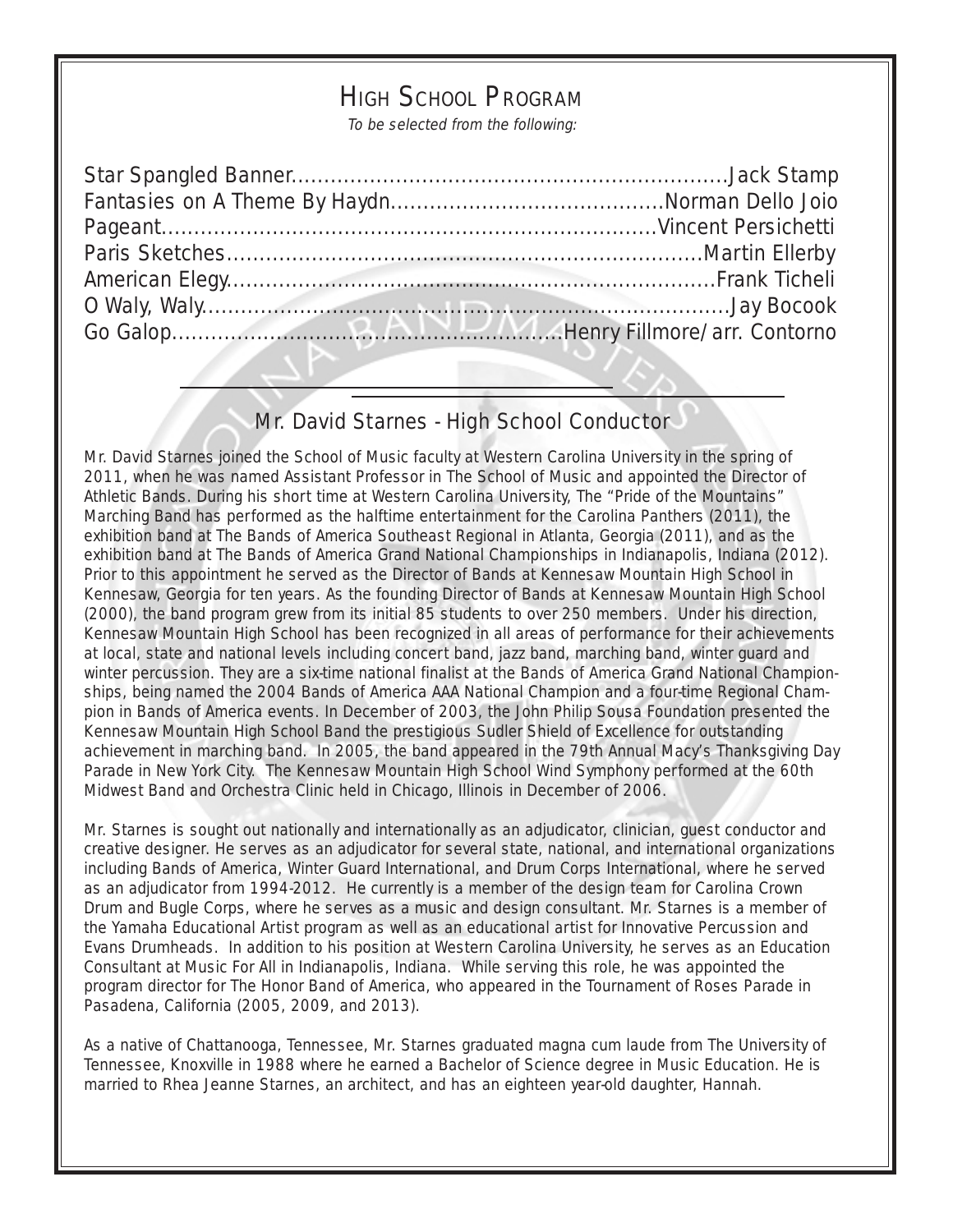## High School Honors Band Personnel

#### Flute

Yusheng Zhang - East Chapel Hill HS Jade Wu - Apex HS Dakota Galley - Union Pines HS Therese Mendoza - Myers Park HS Katherine Combs - Cardinal Gibbons Reid Herrera - Hickory Ridge HS Jen Heiden - Green Hope HS Kayla Cooney - White Oak HS Madelyn Sealey - Fairmont HS Celina Lin - Cape Fear Academy

#### Oboe

Sydney Curtis - Durham School of the Arts Kevin Carney - Ardrey Kell HS

#### **Bassoon**

Bridget Piccirilli - Lake Norman Charter Evan Lowrance - Ronald Reagan HS

#### Clarinet

Molly Lowder - Millbrook HS Neel Prabhu - Green Hope HS Melissa Fu - Marvin Ridge HS Chad Thomas - Croatan HS Christie Song - Grimsley HS Lydia Stocks - Nash Central HS Alberto Cruz - Ashley HS Joshua Scarborough - Athens Drive HS Greg Watts - Enloe HS Ashley Spillane - Topsail HS Madeline Downs - Leesville Road HS Lauren McCarthy - Porter Ridge HS Kyrsten Rudock - Sun Valley HS Ben David Knoble - Ardrey Kell HS Margaret Bertoni - Atkins HS Kirsten Steininger - Cape Fear HS Lauren Miller - West Forsyth HS Emily Labbate - West Henderson HS Adrien Calloway - North Buncombe HS Clair Williams - West Johnston HS

#### Bass Clarinet

Aaron Hougui - Marvin Ridge HS Andrew Wassel - Apex High School Brett Levi - East Henderson HS Sabine Rekeibe - Northern Nash HS

#### Contra-Bass Clarinet

Adam Kull - North Buncombe HS

#### Alto Saxophone

Nathan Graybeal - Douglas Byrd HS Perry Currin - Nash Central HS Ian Boyer - North Buncombe HS Dongin Kim - Green Hope HS

#### Tenor Saxophone

Sope Eweje - Croatan HS Jason Chrisman - North Buncombe HS

#### Baritone Saxophone

Gino Cecchi - Fuquay-Varina HS

#### Trumpet

Lily Hunter - Myers Park HS Claire Hendrickson - Grimsley HS Kyle Johnson - Central Academy of Technology and Art Michael Brotherton - NW Guilford HS Isaac Boulter - Mountain Heritage HS Austin Humphries - Hayesville HS Anna Hoyt - Gray's Creek HS Loren Melton - West Forsyth HS Andrew Cheng - Apex HS Keith Williams - Smithfield-Selma HS Erica Gooch - West Johnston HS Christopher Suggs - Knightdale HS

#### F Horn

Thomas Lee - New Hanover HS Philips Clarke - Cuthbertson HS Philip Norris - Wake Forest - Rolesville HS Sean Krusch - T. C. Roberson HS Ian Blegen - Jack Britt HS Clara Hare-Grogg - Ashley HS Gavin Combs - North Iredell HS Samantha Newcomb - Terry Sanford HS

#### Trombone

Melissa Hagstedt - Marvin Ridge HS Robert West - Alexander Central HS Daniel Ren - Green Hope HS Wesley Warren - North Davidson HS Macguyver Nethercutt - Northern Nash HS Katie Hand - Carrboro HS Maggie Sellers - Davidson Day Jessica Butterfield - Ronald Reagan HS Alex Carter - North Buncombe HS

#### Euphonium

Stephen Mayo - Freedom HS Rubens Fernandes - Cox Mill HS Daniel Jeffries - Dalton L. McMichael HS Liam Pulsifer - Christ School

#### Tuba

Matthew Baker - Athens Drive HS Dalton Melvin - Cape Fear HS Raymond Benitez - Northern Nash HS Philip Sandoval - West Forsyth HS Ben Laramee Cuthbertson HS Scott McKenzie - Cape Fear HS

#### String Bass

Andy Cook - Watauga HS

#### Percussion

Marquis Nelson - Cape Fear HS Dorien Dotson - Northside HS Chris Domel - West Carteret HS Erick Starling - Cape Fear HS

#### Mallet

Walker Austell - David W. Butler HS Morgan Phillips - West Carteret HS

#### Timpani

Nick Scott - New Bern HS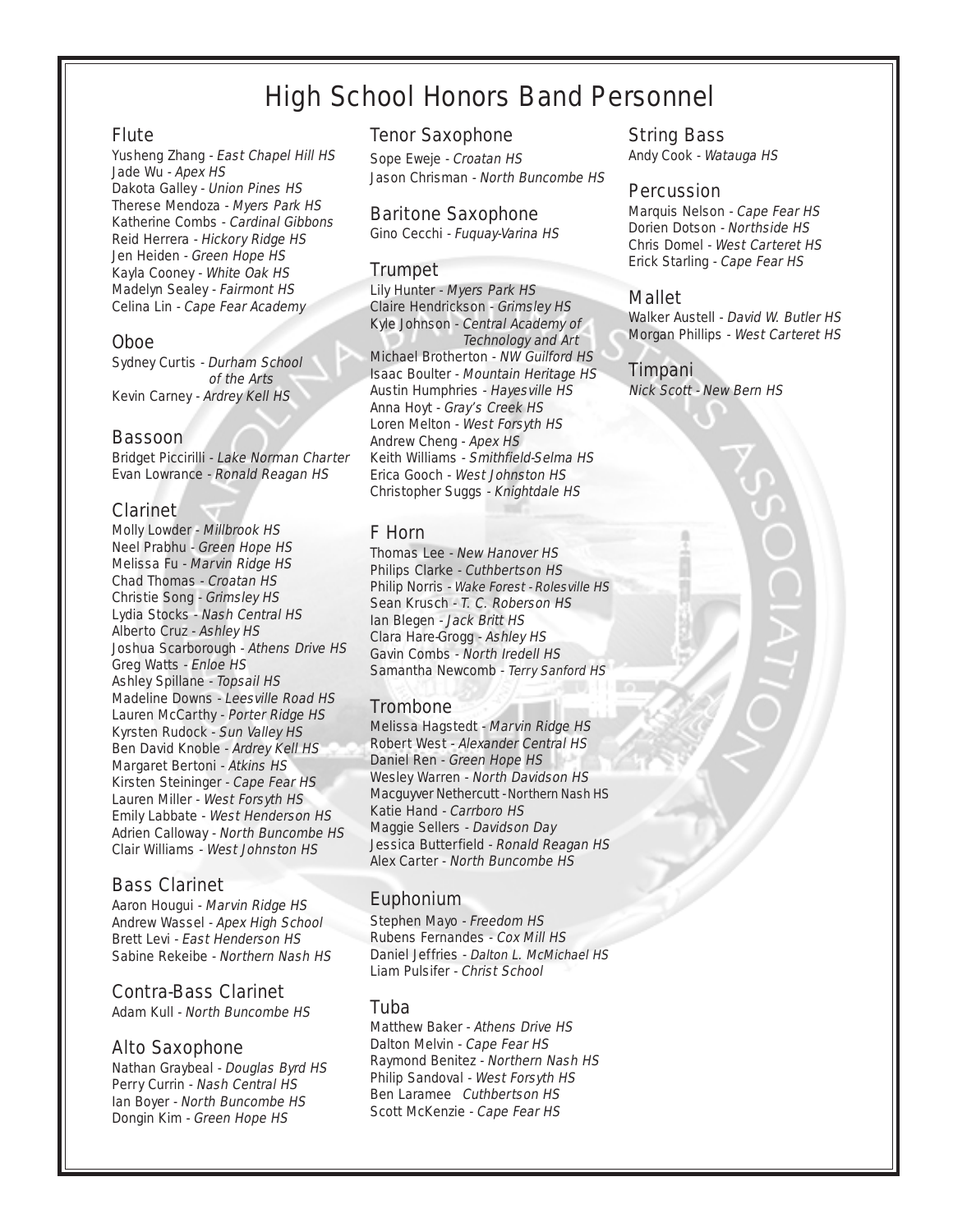## SENIOR HIGH SCHOOL PROGRAM

To be selected from the following:

| Near Woodstock TownPercy Aldridge Grainger, arr. Ray Cramer |
|-------------------------------------------------------------|
|                                                             |
| transcribed by R.F. Goldman and Robert L. Leist             |
|                                                             |

### Professor Stephen V. Pratt - Senior High Conductor

Stephen W. Pratt is Professor of Music in the Jacobs School of Music, Indiana University, Bloomington, Indiana, where he teaches graduate courses in wind conducting and wind band history. Currently in his twenty-ninth year on the faculty of the Indiana University Jacobs School of Music, he serves as chairman of the Department of Bands/Wind Conducting, personally conducting the internationally acclaimed Wind Ensemble. His appearances with the IU Wind Ensemble in the past several years include the College Band Directors National Association divisional convention in Normal, Illinois, the CBDNA national convention in Ann Arbor, Michigan and the Music Educators National Conference (now NAFME) national convention in Milwaukee, Wisconsin and the American Bandmasters Association national convention in Indianapolis.

He is in constant demand as a clinician, guest conductor and adjudicator across the nation and internationally. Recent appearances have included guest conducting the US Army Field Band, all state orchestras and/or bands in West Virginia, Kansas, Kentucky, Michigan, New Jersey, Indiana, Illinois and Nevada, as well as at the International School in Beijing, China.

An advocate for new music as well as a specialist in standard works from the wind band repertoire, he has received praise from many contemporary composers for his interpretive conducting of their compositions. His wind band conducting students hold prominent positions at some of the leading colleges and universities as well as outstanding high schools.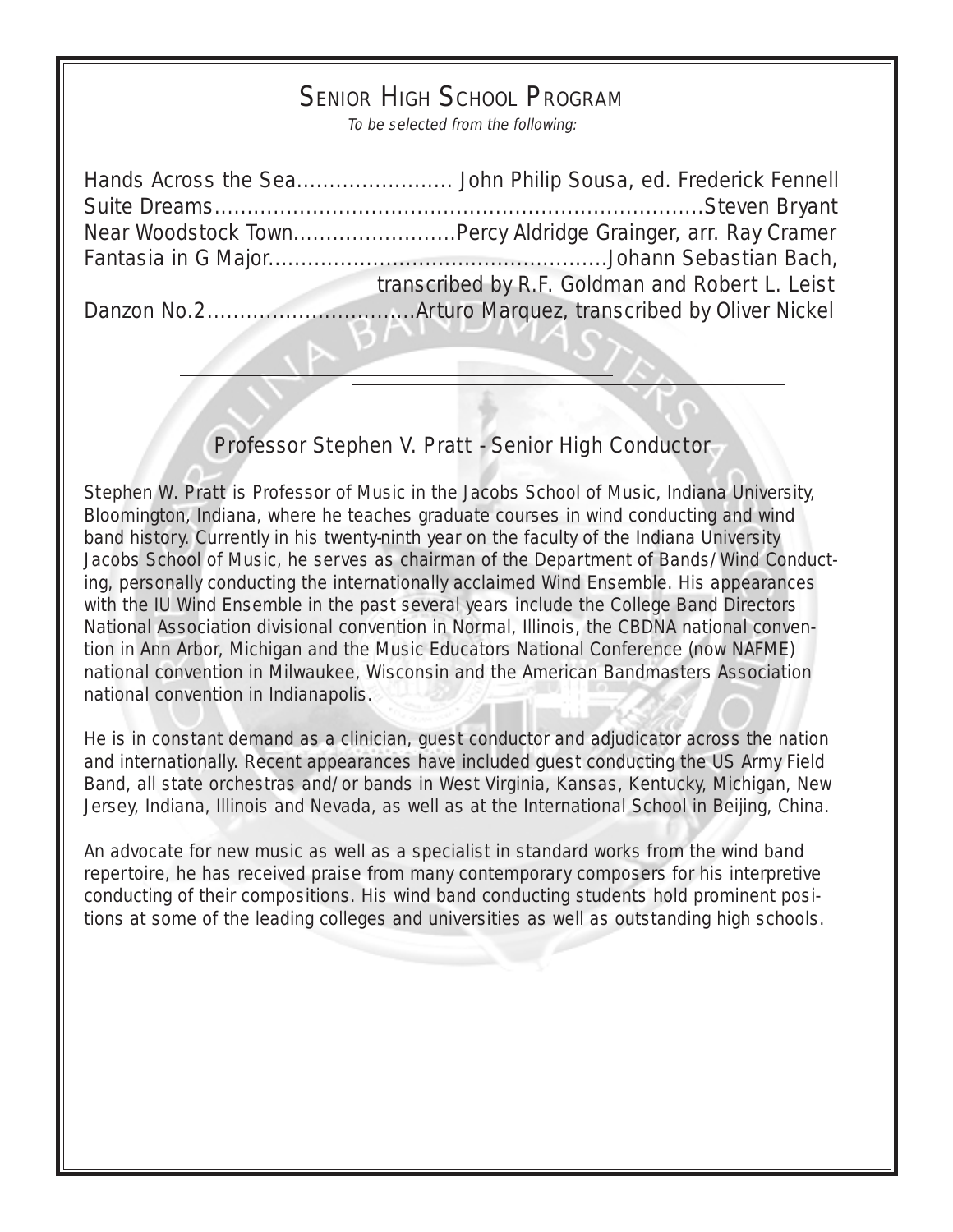## Senior High School Honors Band Personnel

#### Flute

Koya Osada - East Chapel Hill HS Christy Van Nostrand - Forsyth Country Day

Alison Chang - NCSSM Erina Fujino - Early College at Guilford Grace Kim - Asheville HS Stephen Walker - A. C. Reynolds HS David Cho - Mount Tabor HS Iolina Hodell - Topsail HS Priscilla Boyer - C. A. Erwin HS Caroline Tobin - Topsail HS

#### Oboe

Emmi Hodges - Green Hope HS John Skinner - Broughton HS Colby Hathaway - Cuthbertson HS

#### Bassoon

Corinne Crowley - Athens Drive HS Michael Fourre - Marvin Ridge HS

#### Clarinet

Alex Whitehead - Nash Central HS Allison Flowers - John T. Hoggard HS Samantha Frenduto - Cedar Ridge HS Kevin Wang - South Mecklenburg HS Jordan Laird - Marvin Ridge HS Rose Kim - Green Hope HS Ian McKenzie - Fuquay-Varina HS Michael Huang - Chapel Hill HS Rebecca Mulligan - Parkwood HS Steven Lease - Ashley HS Olivia Jones - Sun Valley HS Alex Burnette - A. C. Reynolds HS William Larsen - Charlotte Catholic HS Julia Shen - Panther Creek HS Rachael Reyna - Ashley HS Lisa Kolpin - South Caldwell HS Ryan Hardison - John T. Hoggard HS Rae-Ling Lee - Ronald Reagan HS Andrew Paluszak - East Gaston HS Danny Mossburg - RS Central HS

#### Bass Clarinet

Michael Richards - WF Rolesville HS Stephen Oakley - Raleigh Charter Lindsay Russell - Charlotte Catholic HS Matt Westmoreland - T.C. Roberson HS

#### Contra-Bass Clarinet

Saif Hassan - Apex HS

#### Alto Saxophone

Caleb Carpenter - Hickory Ridge HS Andrew Jenkins - T.C. Roberson HS Mitchel Powers - North Davidson HS Michaela Hinks - Apex HS

#### Tenor Saxophone

Jessica Mohr - Apex HS Rhiannon Dewey - Marvin Ridge HS

#### Baritone Saxophone

Matt Herman - Bessemer City HS

#### **Trumpet**

Lauren Chisdock - A.C. Reynolds HS Jeremy Sexton - R. J. Reynolds HS Matthew Rhodes - Terry Sanford HS Nick Nusser - West Forsyth HS Dustin Sneed - R. J. Reynolds HS Blake Targonski - Marvin Ridge HS Grant Shoaf - North Davidson HS Tyler Clowes - East Mecklenburg HS Daniel Tucker - Piedmont HS Alex Smith - Sanderson HS Andrew Sanchez - First Flight HS Brian Lee - West Lincoln HS

#### F Horn

Rachel Knierim - Athens Drive HS Tanner West - Cox Mill HS Dylan Gooch - West Johnston HS Greg Larson - Hickory Ridge HS Addison Cook - A.C. Reynolds HS Morgan Brazeau - A.C. Reynolds HS Brady Catlett - Terry Sanford HS Mark Reed - J. H. Rose HS

#### Trombone

Baker Lawrimore - A.C. Reynolds HS Daniel Kane - David W. Butler HS Connor Barnette - Providence HS Jonathan Thompson - Hickory Ridge HS Caleb McMahon - A.C. Reynolds HS Michael Mattocks - Clayton HS Jasmine McMillan - Brevard HS Nathan Tilley - Orange HS Elijah Andrews - North Davidson HS

#### Euphonium

Adam Caldwell - Providence HS Jaden Parrell - West Johnston HS Christopher Jackson - Olympic HS Jacob Bruner - Green Hope HS

#### Tuba

Jesse Garcia - Cape Fear HS Brady Blackburn - Asheville HS Matthew Warner - Marvin Ridge HS Paul Haarala - R.L. Patton HS Chris Moore - East Davidson HS David Barker - Tuscola HS

#### String Bass

Justin Cheesman - Souh Mecklenburg HS

#### Percussion

Solomon Starling - Cape Fear HS Alex Kim - Charlotte Country Day Avery Linderman - Panther Creek HS Daniel Hardy - West Carteret HS

#### Mallet

Elise Jaffe - Apex HS Jesse Lloyd - Pisgah HS

#### Timpani

Taylor Hampton - Forestview HS